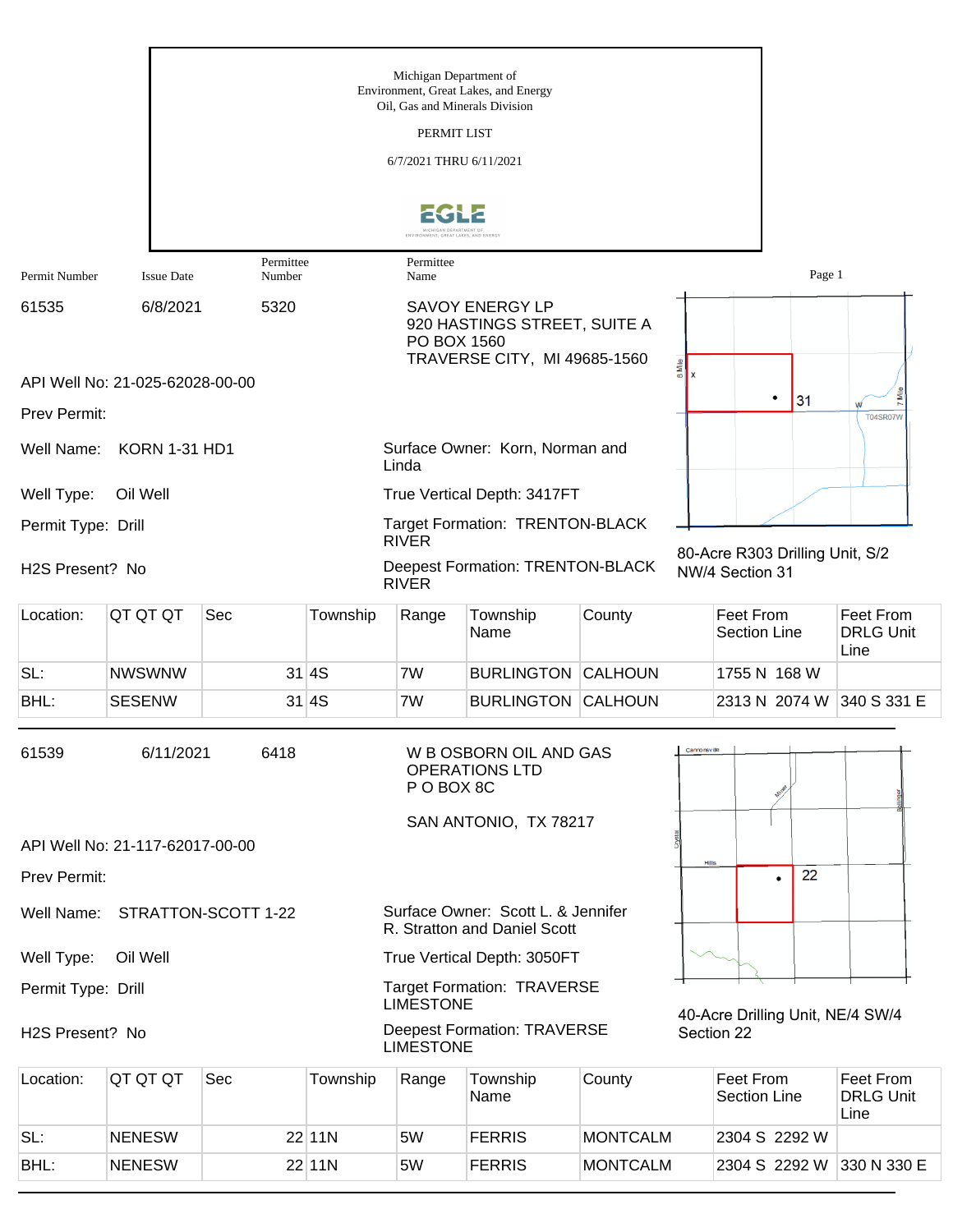Environment, Great Lakes, and Energy

Oil, Gas and Minerals Division

Updated Permits

6/7/2021 THRU 6/11/2021



Permit Number Permittee Number Permittee Name Page 1

#### **PLUGGING INSTRUCTIONS ISSUED:**

53321 5312 PAXTON RESOURCES LLC

> 132 N OTSEGO AVE GAYLORD, MI 49735

API Well Number: 21-009-53321-00-00

Well Name: LOVINS A1-27

Plug Inst. Issue Date: 6/3/2021

| Location | <b>IOT OT OT</b> | 'Sec | Township | Range | <b>Township Name</b> | County         | Feet From Section<br>Line | <b>Feet From DRLG</b><br>Unit |
|----------|------------------|------|----------|-------|----------------------|----------------|---------------------------|-------------------------------|
| SL:      | <b>INENWNW</b>   |      | 27 30N   | 16W   | l CHESTONIA          | <b>LANTRIM</b> | 421 N 757 W               | 1421 N 757 W                  |
| BHL:     | <b>NENWNW</b>    |      | 27 30N   | 16W   | I CHESTONIA          | <b>LANTRIM</b> |                           |                               |

Comment: App to P&A expires on 6/3/22

53368 5312

PAXTON RESOURCES LLC

132 N OTSEGO AVE GAYLORD, MI 49735

API Well Number: 21-009-53368-00-00

Well Name: WARREN A3-27

Plug Inst. Issue Date: 6/3/2021

| Location | <b>OT OT OT</b> | <b>Sec</b> Township | Range | <b>Township Name</b> | County        | <b>Feet From Section</b><br>Line | <b>Feet From DRLG</b><br>Unit |
|----------|-----------------|---------------------|-------|----------------------|---------------|----------------------------------|-------------------------------|
| ISL:     | <b>ISWNWNE</b>  | 27 30N              | .6W   | <b>CHESTONIA</b>     | <b>ANTRIM</b> | 770 N 2030 E                     | 1770 N 610 W                  |
| $IBHL$ : | <b>ISWNWNE</b>  | 27 30N              | .6W   | <b>CHESTONIA</b>     | <b>ANTRIM</b> |                                  |                               |

Comment: App to P&A expires on 6/3/22

 $- - - - - - - - -$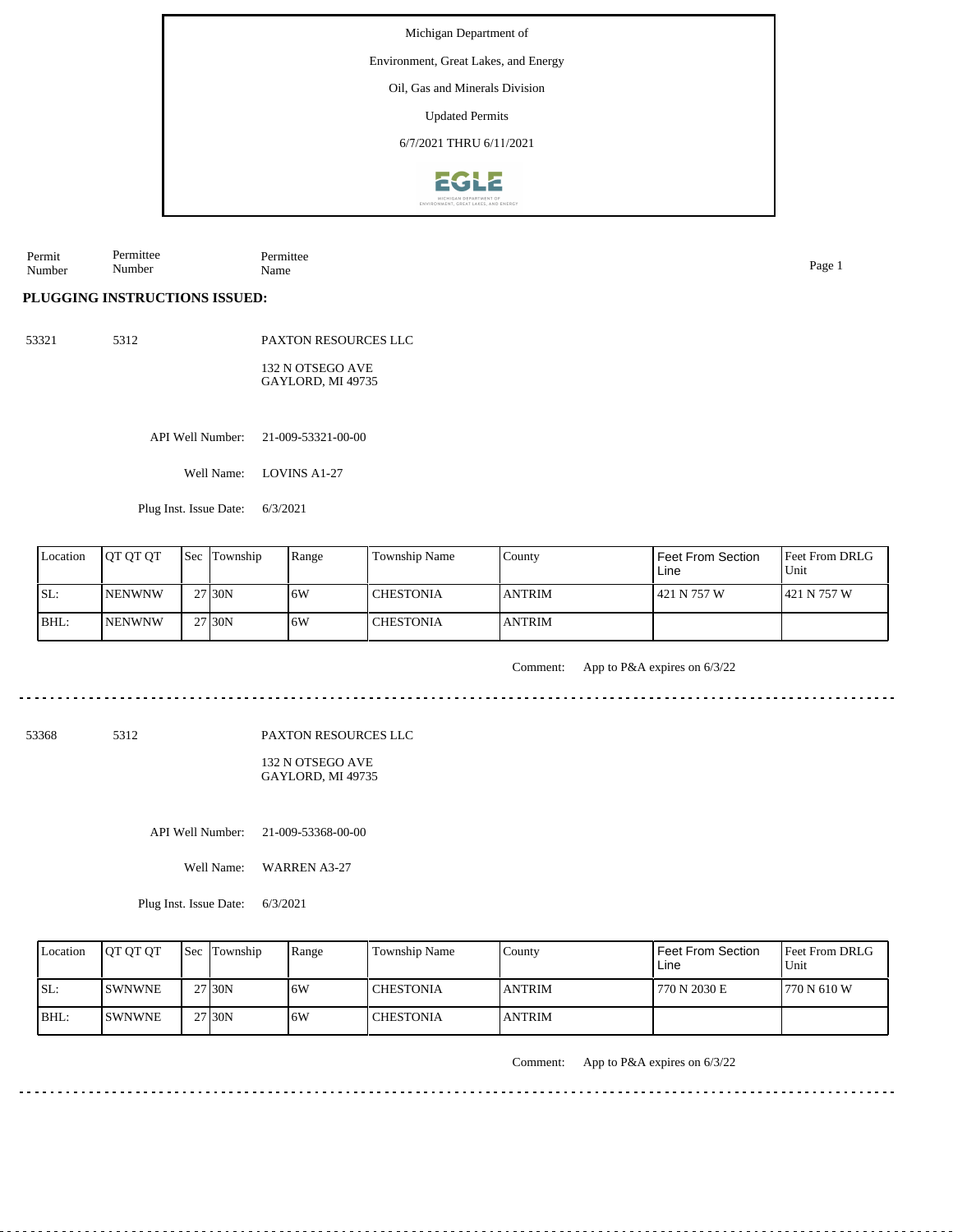## Environment, Great Lakes, and Energy

Oil, Gas and Minerals Division

Updated Permits

6/7/2021 THRU 6/11/2021



| Permit<br>Number | Permittee<br>Number | Permittee<br>Name | Page 2 |
|------------------|---------------------|-------------------|--------|
|                  |                     |                   |        |

53370 5312 PAXTON RESOURCES LLC

> 132 N OTSEGO AVE GAYLORD, MI 49735

API Well Number: 21-009-53370-00-00

Well Name: STALEY & COLLINI D4-27

Plug Inst. Issue Date: 6/3/2021

| Location | <b>IOT OT OT</b> | <b>Sec Township</b> | Range | Township Name | County        | Feet From Section<br>Line | <b>Feet From DRLG</b><br>Unit |
|----------|------------------|---------------------|-------|---------------|---------------|---------------------------|-------------------------------|
| SL:      | <b>NWSESE</b>    | 27 30N              | ا 6W  | l CHESTONIA   | <b>ANTRIM</b> | 910 S 1226 E              | 429 N 1266 E                  |
| BHL:     | <b>INWSESE</b>   | 27 <sub>130</sub> N | 16W   | l CHESTONIA   | <b>ANTRIM</b> |                           |                               |

Comment: App to P&A expires on 6/3/22

<u>. . . . . . . . . . . . . . . . . .</u>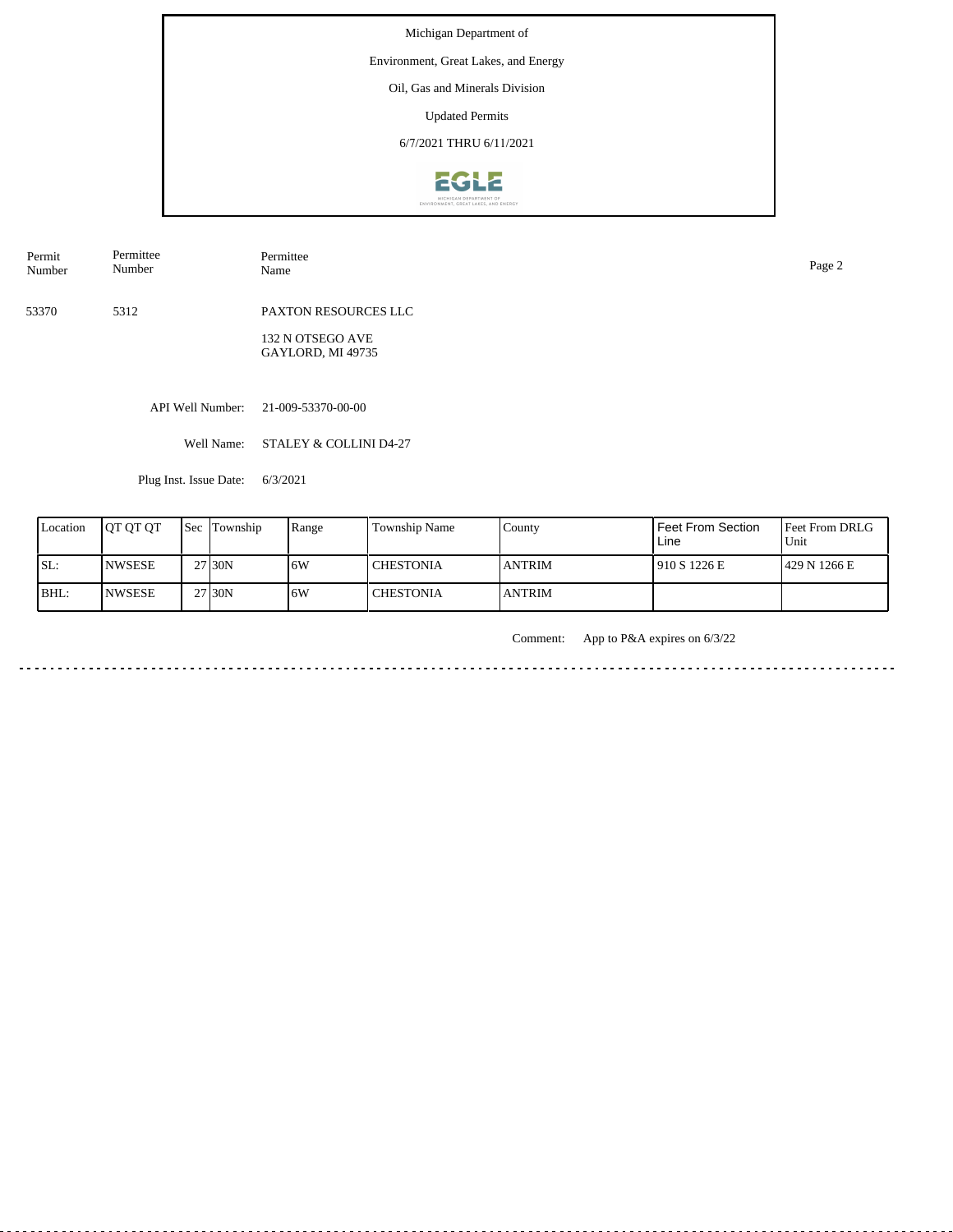#### Environment, Great Lakes, and Energy

Oil, Gas and Minerals Division

Updated Permits

6/7/2021 THRU 6/11/2021



Permit Number Permittee Number Permittee Name Page 3

**RECORD OF WELL PLUGGING:**

15509 4428 MID MICHIGAN GAS STORAGE CO PO BOX 2446 HOUSTON, TX 77252-2446 USA

API Well Number: 21-035-15509-00-00

Well Name: SMITH N H 7

Plugging Date: 5/10/2021

| Location | <b>JOT OT OT</b> | <b>Sec Township</b> | Range | Township Name  | County        | l Feet From Section<br>Line | Feet From DRLG<br>Unit |
|----------|------------------|---------------------|-------|----------------|---------------|-----------------------------|------------------------|
| ISL:     | <b>CNE</b>       | 24 18N              | 16W   | <b>FREEMAN</b> | <b>CLARE</b>  | 1320 N 1320 W               | 1320 S 1320 E          |
| BHL:     |                  | 24 <sub>18N</sub>   | 16W   | <b>FREEMAN</b> | <b>ICLARE</b> |                             |                        |

19702 4428

MID MICHIGAN GAS STORAGE CO PO BOX 2446

HOUSTON, TX 77252-2446 USA

API Well Number: 21-035-19702-00-00

Well Name: PERKINS ESTATE 1

Plugging Date: 4/27/2021

| Location | <b>IOT OT OT</b> | <b>Sec</b> Township | Range | Township Name  | County       | Feet From Section<br>Line | <b>Feet From DRLG</b><br>Unit |
|----------|------------------|---------------------|-------|----------------|--------------|---------------------------|-------------------------------|
| SL:      | <b>INWSENE</b>   | 14 <sub>18N</sub>   | 6W    | <b>FREEMAN</b> | <b>CLARE</b> | 990 S 990 E               | 990 S 330 W                   |
| BHL:     | <b>INWSENE</b>   | 14 18N              | 6W    | <b>FREEMAN</b> | <b>CLARE</b> |                           |                               |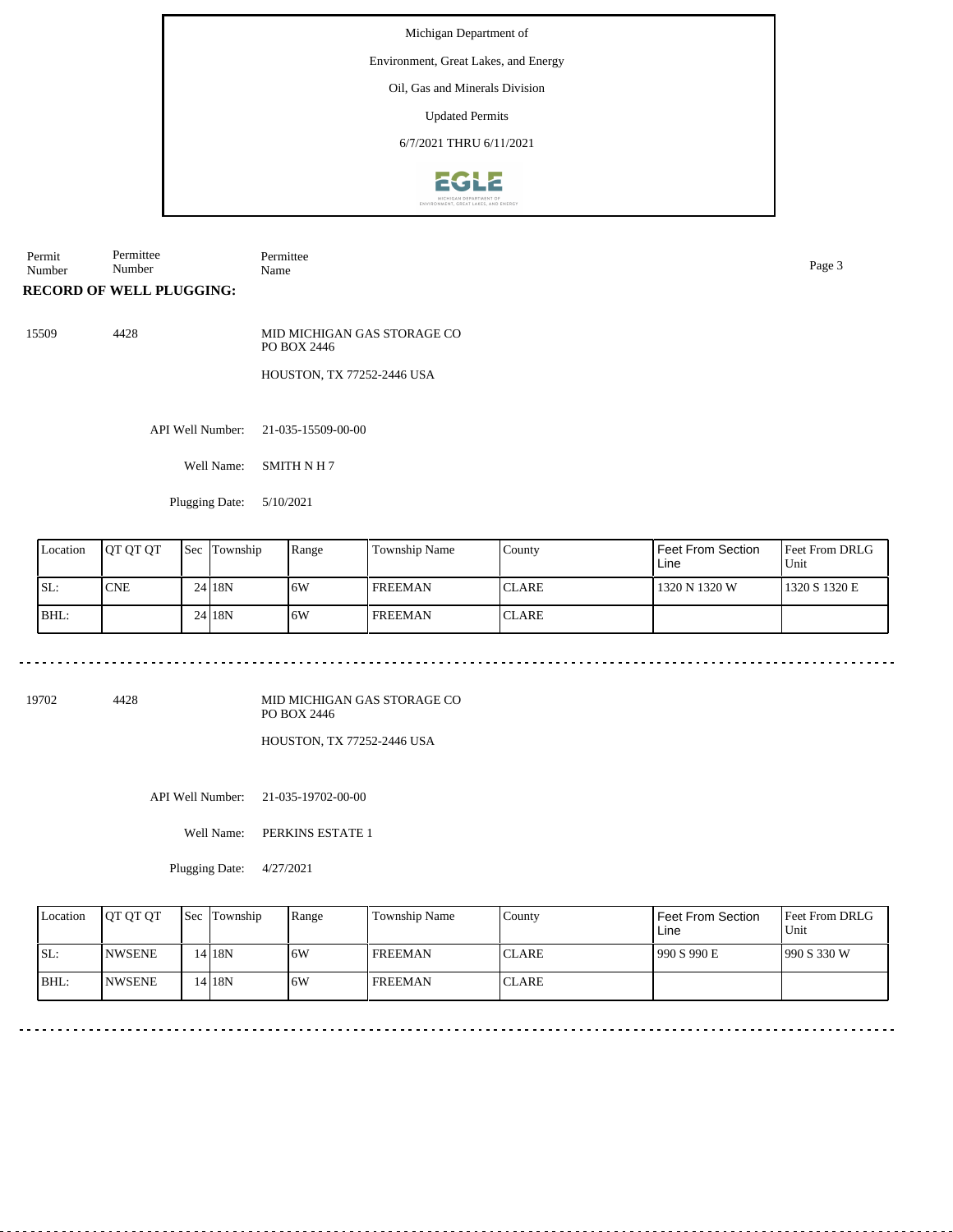## Environment, Great Lakes, and Energy

Oil, Gas and Minerals Division

Updated Permits

6/7/2021 THRU 6/11/2021



| Permit | Permittee | Permittee |
|--------|-----------|-----------|
| Number | Number    | Name      |

28974 4428 MID MICHIGAN GAS STORAGE CO PO BOX 2446

HOUSTON, TX 77252-2446 USA

API Well Number: 21-035-28974-00-00

Well Name: MCGC F-154

Plugging Date: 4/27/2021

| Location | <b>IOT OT OT</b> | <b>Sec</b> | Township          | Range | Township Name  | County        | Feet From Section<br>Line | <b>Feet From DRLG</b><br>Unit |
|----------|------------------|------------|-------------------|-------|----------------|---------------|---------------------------|-------------------------------|
| ISL:     | <b>INESWSE</b>   |            | 13 <sub>18N</sub> | 6W    | <b>FREEMAN</b> | <b>CLARE</b>  | 760 S 720 W               | 1760 S 720 W                  |
| BHL:     | <b>INESWSE</b>   |            | 13 <sub>18N</sub> | 16W   | <b>FREEMAN</b> | <b>ICLARE</b> |                           |                               |

55921 6361

RIVERSIDE ENERGY MICHIGAN LLC 10691 EAST CARTER ROAD SUITE 201 TRAVERSE CITY, MI 49684

API Well Number: 21-009-55921-00-00

Well Name: CENTRAL M 1-7 SWD

Plugging Date: 5/11/2021

 $-$ 

<u>. . . . . . . . . . . . .</u>

| Location | <b>OT OT OT</b> | <b>Sec Township</b> | Range | Township Name | County        | l Feet From Section<br>Line | <b>Feet From DRLG</b><br>Unit |
|----------|-----------------|---------------------|-------|---------------|---------------|-----------------------------|-------------------------------|
| SL:      | <b>INENWNW</b>  | 7 31 N              | 7W    | <b>ECHO</b>   | <b>ANTRIM</b> | 1577 N 1164 W               |                               |
| BHL:     | <b>INENWNW</b>  | 7131N               | 7W    | <b>ECHO</b>   | <b>ANTRIM</b> |                             |                               |

Name Page 4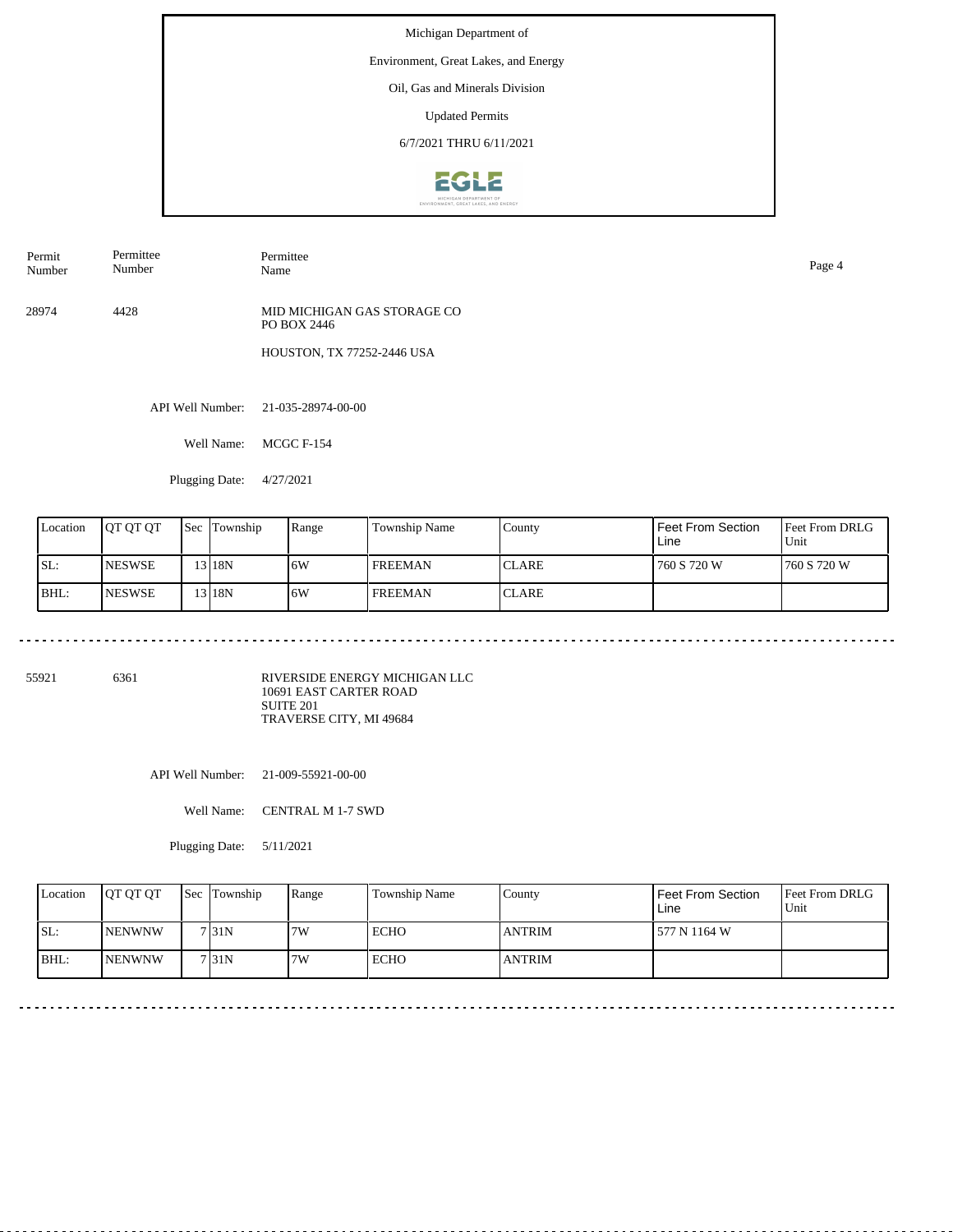## Environment, Great Lakes, and Energy

Oil, Gas and Minerals Division

Updated Permits

6/7/2021 THRU 6/11/2021



| Permit<br>Number | Permittee<br>$\sim$ $\sim$<br>Number | Permittee<br>Name<br>- | Page |
|------------------|--------------------------------------|------------------------|------|
|                  |                                      |                        |      |

6347 4428 MID MICHIGAN GAS STORAGE CO PO BOX 2446

HOUSTON, TX 77252-2446 USA

API Well Number: 21-035-06347-00-00

Well Name: SMITH, N H 5

Plugging Date: 5/10/2021

| Location | <b>IOT OT OT</b> | <b>Sec</b> | Township | Range | Township Name | County        | Feet From Section<br>Line | <b>Feet From DRLG</b><br>Unit |
|----------|------------------|------------|----------|-------|---------------|---------------|---------------------------|-------------------------------|
| ISL:     | <b>CNNW</b>      |            | 24 18N   | 16W   | l FREEMAN     | <b>CLARE</b>  | 1320 N 1320 W             |                               |
| BHL:     |                  |            | 24 18 N  | 6W    | l FREEMAN     | <b>ICLARE</b> |                           |                               |

6648 4428

MID MICHIGAN GAS STORAGE CO PO BOX 2446

HOUSTON, TX 77252-2446 USA

API Well Number: 21-035-06648-00-00

Well Name: PERKINS, L R 15

Plugging Date: 5/10/2021

| Location | <b>OT OT OT</b> | <b>Sec Township</b> | Range | Township Name  | Countv       | Feet From Section<br>Line | <b>Feet From DRLG</b><br>Unit |
|----------|-----------------|---------------------|-------|----------------|--------------|---------------------------|-------------------------------|
| ISL:     | ICNSW           | 14 I 8N             | 16W   | <b>FREEMAN</b> | <b>CLARE</b> | 1320 N 1320 W             |                               |
| BHL:     |                 | $14$   18N          | 16W   | <b>FREEMAN</b> | <b>CLARE</b> |                           |                               |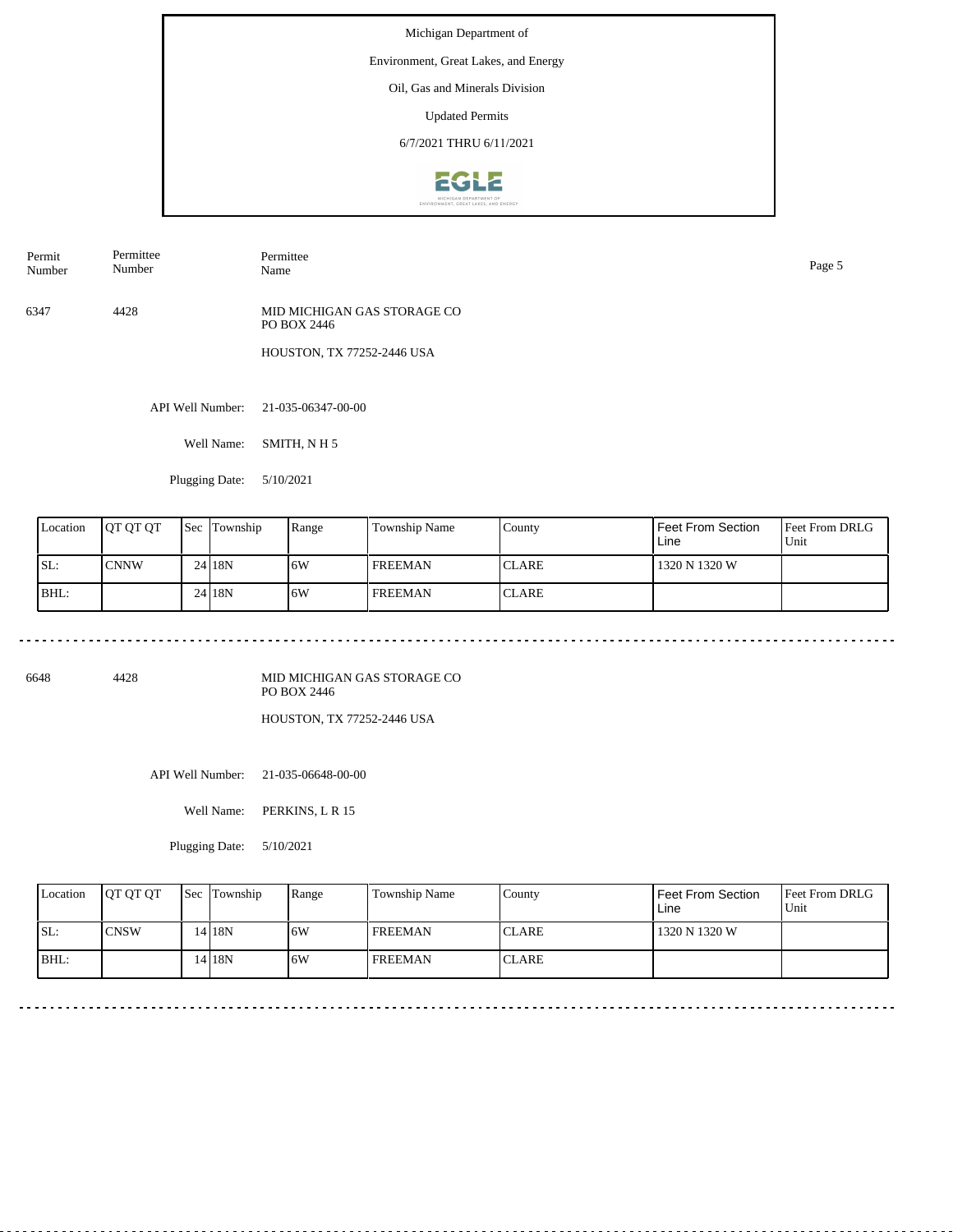## Environment, Great Lakes, and Energy

Oil, Gas and Minerals Division

Updated Permits

6/7/2021 THRU 6/11/2021



6883 4428 MID MICHIGAN GAS STORAGE CO PO BOX 2446

HOUSTON, TX 77252-2446 USA

API Well Number: 21-035-06883-00-00

Well Name: PERKINS, L R 20

Plugging Date: 6/1/2021

| Location | IOT OT OT   | Sec | Township          | Range | Township Name  | County        | Feet From Section<br>Line | <b>Feet From DRLG</b><br>Unit |
|----------|-------------|-----|-------------------|-------|----------------|---------------|---------------------------|-------------------------------|
| ISL:     | <b>CNNW</b> |     | 14 <sub>18N</sub> | 16W   | <b>FREEMAN</b> | <b>ICLARE</b> | 1520 N 1320 W             | 200 N 1320 W                  |
| BHL:     |             |     | 14 I 18 N         | 16W   | <b>FREEMAN</b> | <b>ICLARE</b> |                           |                               |

6947 4428

MID MICHIGAN GAS STORAGE CO PO BOX 2446

HOUSTON, TX 77252-2446 USA

API Well Number: 21-035-06947-00-00

Well Name: ANN ARBOR RAILROAD 2

<u>. . . . . . . . . . . . . . . . . .</u>

Plugging Date: 5/10/2021

| Location | <b>OT OT OT</b> | <b>Sec Township</b> | Range | Township Name | County        | Feet From Section<br>Line | <b>Feet From DRLG</b><br>Unit |
|----------|-----------------|---------------------|-------|---------------|---------------|---------------------------|-------------------------------|
| ISL:     | ICNSW           | 21 18N              | 15W   | LINCOLN       | <b>ICLARE</b> | 1320 S 1320 W             | 1320 S 1320 W                 |
| BHL:     |                 | 21 18N              | 15W   | LINCOLN       | <b>ICLARE</b> |                           |                               |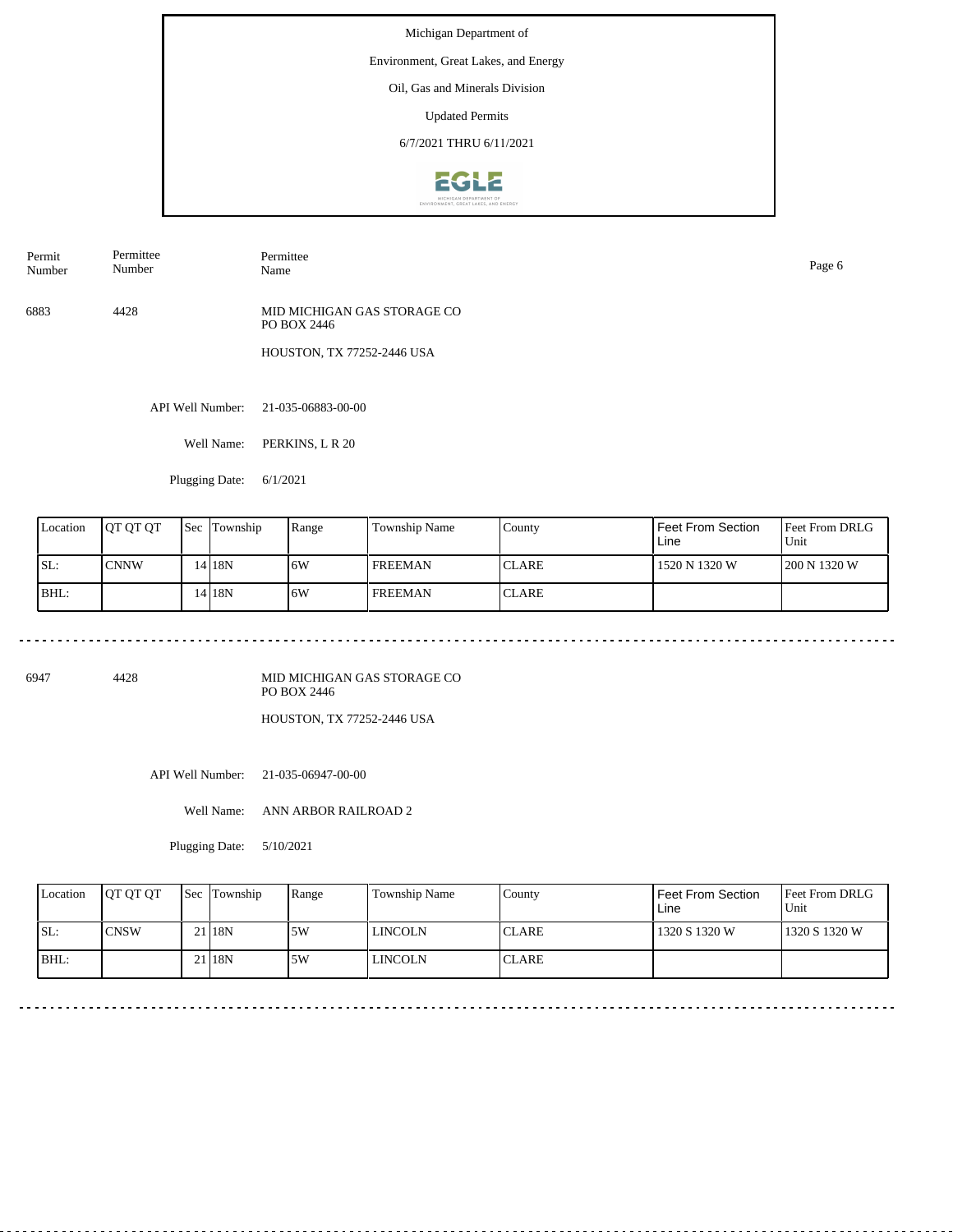Environment, Great Lakes, and Energy

Oil, Gas and Minerals Division

Updated Permits

6/7/2021 THRU 6/11/2021



Permit Number Permittee Number Permittee Name Page 7

# **APPLICATIONS TO CHANGE WELL STATUS:**

| 29603 | 7772 | <b>LAMBDA ENERGY RESOURCES LLC</b> |
|-------|------|------------------------------------|
|       |      | 12012 Wickchester                  |
|       |      | Suite 300                          |
|       |      | Houston. TX 77079 USA              |

API Well Number: 21-079-29603-00-00

Well Name: SIMPSON, C J MRS ET AL UNIT 1 -29

Approval Date: 6/9/2021

| Location | <b>IOT OT OT</b> | <b>Sec Township</b> | Range | Township Name    | County           | Feet From Section<br>Line | <b>Feet From DRLG</b><br>Unit |
|----------|------------------|---------------------|-------|------------------|------------------|---------------------------|-------------------------------|
| SL:      | INWNWNW          | 29 <sub>28N</sub>   | 5W    | <b>BLUE LAKE</b> | <b>IKALKASKA</b> | 250 N 600 W               | 1070 S 600 W                  |
| BHL:     | INWNWNW          | 29 <sub>28N</sub>   | 5W    | I BLUE LAKE      | <b>IKALKASKA</b> |                           |                               |

Proposed Rework: Temporarily Abandoned Comment: ACOWS for TA expires on  $3/31/22$ 

35971 7772

LAMBDA ENERGY RESOURCES LLC 12012 Wickchester Suite 300 Houston, TX 77079 USA

API Well Number: 21-079-31962-02-00

Well Name: SIMPSON "Q" 2B-33

True Vertical Depth: 7542

Approval Date: 6/9/2021

| Location | <b>IOT OT OT</b> | <b>Sec Township</b> | Range | Township Name    | County           | Feet From Section<br>Line | <b>Feet From DRLG</b><br>Unit |
|----------|------------------|---------------------|-------|------------------|------------------|---------------------------|-------------------------------|
| ISL:     | <b>SENESE</b>    | 33 28N              | 5W    | <b>BLUE LAKE</b> | <b>IKALKASKA</b> | 954 N 660 E               |                               |
| BHL:     | <b>SENESE</b>    | 33 28N              | 5W    | <b>BLUE LAKE</b> | <b>KALKASKA</b>  | 1212 N 316 E              | 1212 N 316 E                  |

Temporarily Abandoned

Proposed Rework: Temporarily Abandoned Comment: ACOWS for TA expires on  $3/31/22$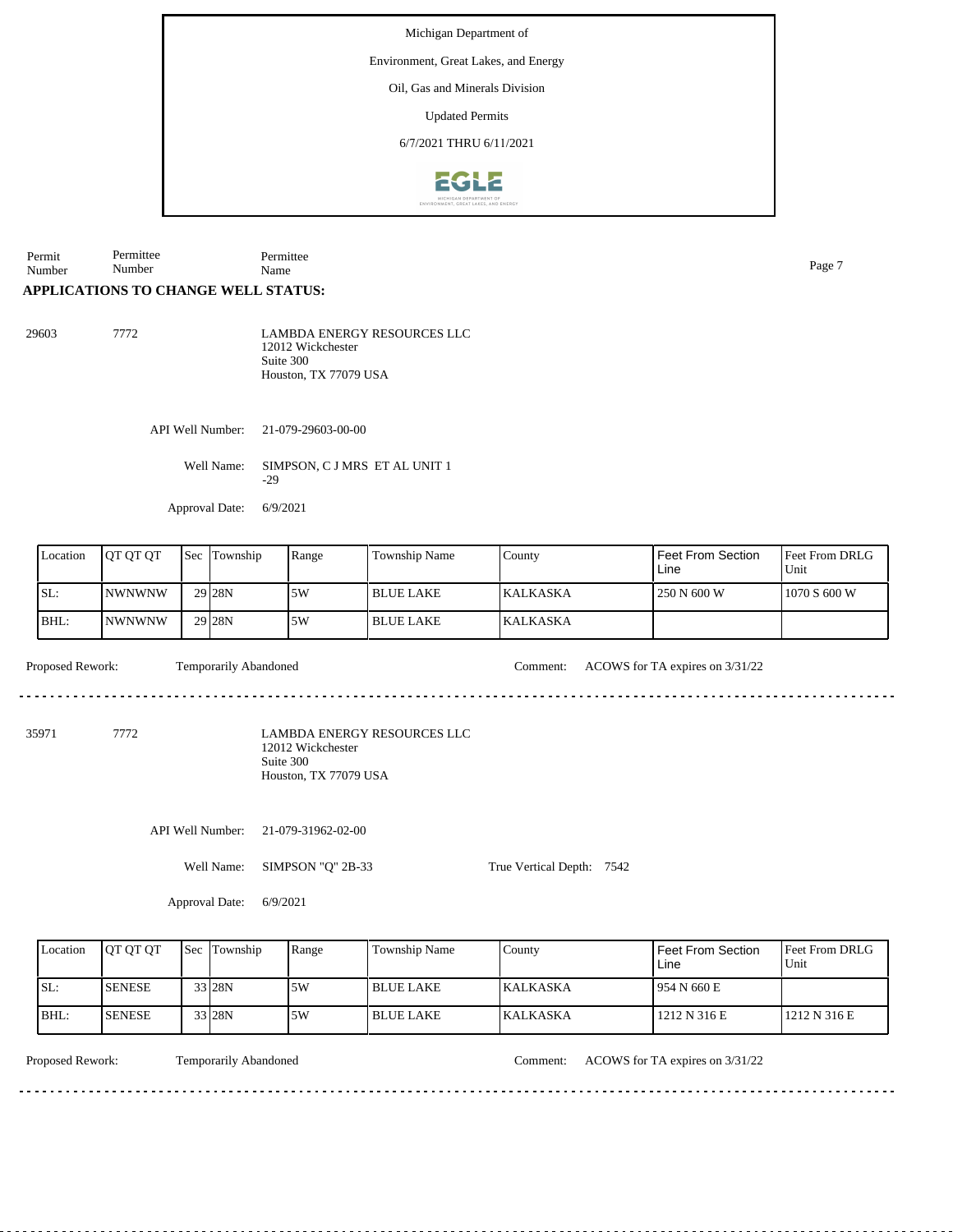#### Environment, Great Lakes, and Energy

Oil, Gas and Minerals Division

Updated Permits

6/7/2021 THRU 6/11/2021



Permittee Permit Permittee Number Name Page 8 Number 40168 7772 LAMBDA ENERGY RESOURCES LLC 12012 Wickchester Suite 300 Houston, TX 77079 USA API Well Number: 21-079-40168-00-00 Well Name: SIMPSON & STATE BLUE LAKE True Vertical Depth: UNIT 3-30 Approval Date: 6/9/2021 Location  $QT QT T$  Sec Township Range Township Name Feet From Section Township **County** Feet From DRLG Unit Line SL: SWSWNE 5W BLUE LAKE KALKASKA 305 S 297 W 1639 S 1639 W 30 28N BHL: SWSWNE 30 28N 5W BLUE LAKE KALKASKA Proposed Rework: Temporarily Abandoned Comment: ACOWS for TA expires on  $3/31/22$ Temporarily Abandoned <u>. . . . . . . . .</u> 

47568 7772

LAMBDA ENERGY RESOURCES LLC 12012 Wickchester Suite 300 Houston, TX 77079 USA

API Well Number: 21-079-47568-00-00

Well Name: HOMESTAKE & SIMPSON 1-25 True Vertical Depth: 7299

<u>. . . . . . . . .</u>

Approval Date: 6/9/2021

| Location | <b>IOT OT OT</b> | <b>Sec</b> Township | Range | Township Name | County           | <b>Feet From Section</b><br>Line | <b>Feet From DRLG</b><br>Unit |
|----------|------------------|---------------------|-------|---------------|------------------|----------------------------------|-------------------------------|
| ISL:     | <b>INESWSE</b>   | 25 28N              | 16W   | LCOLD SPRINGS | <b>IKALKASKA</b> | 839 S 816 W                      |                               |
| BHL:     | INWSWSE          | 25 28N              | 16W   | COLD SPRINGS  | <b>KALKASKA</b>  | 1835 S 534 W                     | 1507 N 534 W                  |

Temporarily Abandoned

Proposed Rework: Temporarily Abandoned Comment: ACOWS for TA expires on  $3/31/22$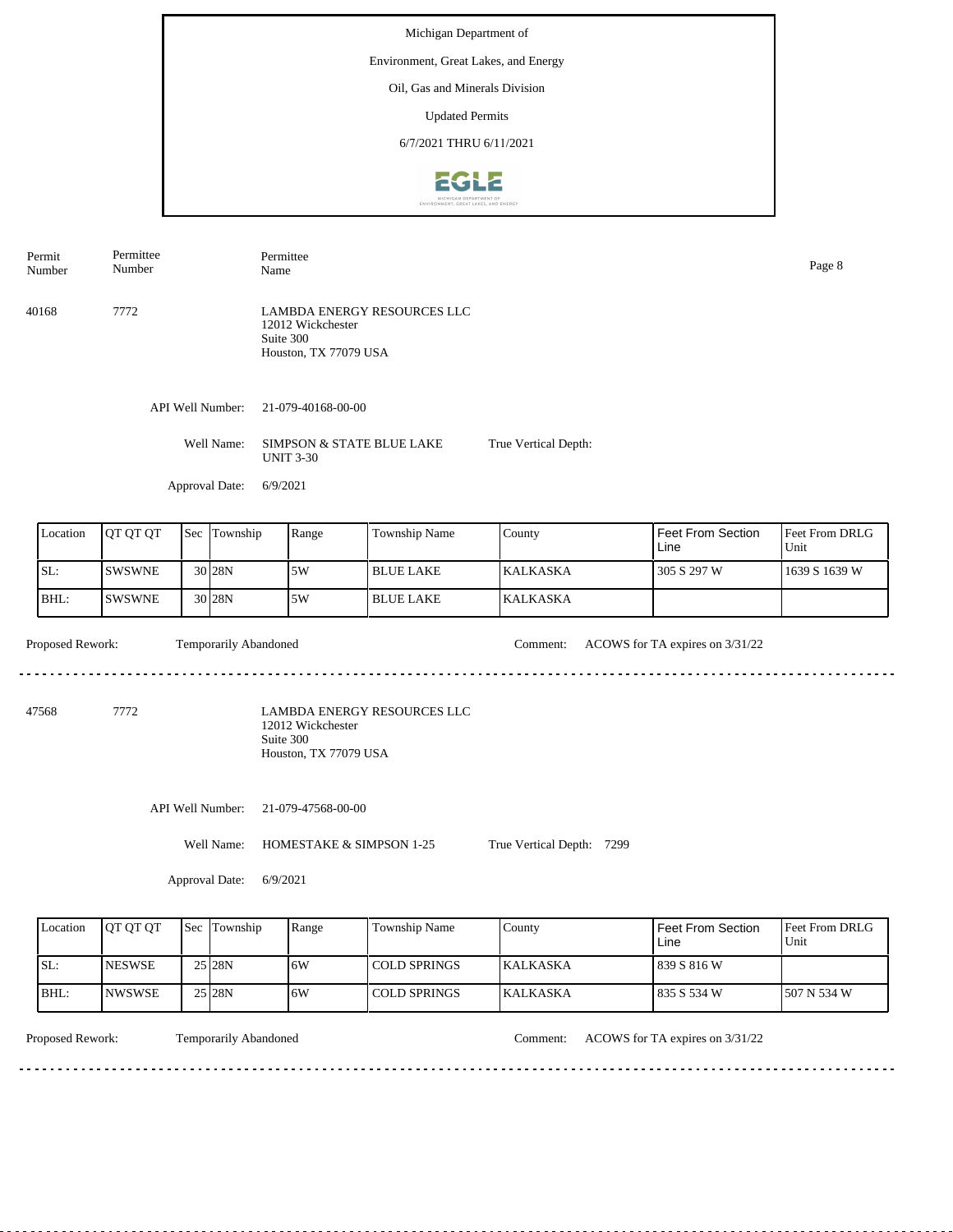Michigan Department of Environment, Great Lakes, and Energy Oil, Gas and Minerals Division Updated Permits 6/7/2021 THRU 6/11/20212612

Permittee Permit Permittee Number Name Page 9 Number LAMBDA ENERGY RESOURCES LLC 47976 7772 12012 Wickchester Suite 300 Houston, TX 77079 USA API Well Number: 21-079-47754-02-00 Well Name: ROGOS 1-21B True Vertical Depth: 7204 Approval Date: 6/9/2021 Feet From DRLG Feet From Section Location | QT QT QT | Sec | Township | Range | Township Name Sec Township County Line Unit SL: SWSESE 5W BLUE LAKE KALKASKA 640 S 699 E 21 28N BHL: NWNWSE 21 28N 5W BLUE LAKE KALKASKA 600 N 579 W 600 N 579 W Proposed Rework: Temporarily Abandoned Comment: ACOWS for TA expires on  $3/31/22$ Temporarily Abandoned <u>. . . . . . . . .</u> 51387 7772 LAMBDA ENERGY RESOURCES LLC 12012 Wickchester Suite 300 Houston, TX 77079 USA API Well Number: 21-079-32839-01-00 Well Name: SIMPSON & STATE BLUE LAKE True Vertical Depth: 7403 UNIT 1-30A Approval Date: 6/9/2021

| Location | <b>OT OT OT</b> | Sec Township      | Range | <b>Township Name</b> | County           | l Feet From Section<br>Line | <b>Feet From DRLG</b><br>Unit |
|----------|-----------------|-------------------|-------|----------------------|------------------|-----------------------------|-------------------------------|
| SL:      | <b>INESWNE</b>  | 30 <sub>28N</sub> | 5W    | <b>BLUE LAKE</b>     | <b>IKALKASKA</b> | l 867 S 1168 W              |                               |
| BHL:     | <b>ISENWNE</b>  | 30 <sub>28N</sub> | 5W    | <b>BLUE LAKE</b>     | <b>KALKASKA</b>  | l 805 N 974 W               | 1805 N 974 W                  |

Temporarily Abandoned

Proposed Rework: Temporarily Abandoned Comment: ACOWS for TA expires on  $3/31/22$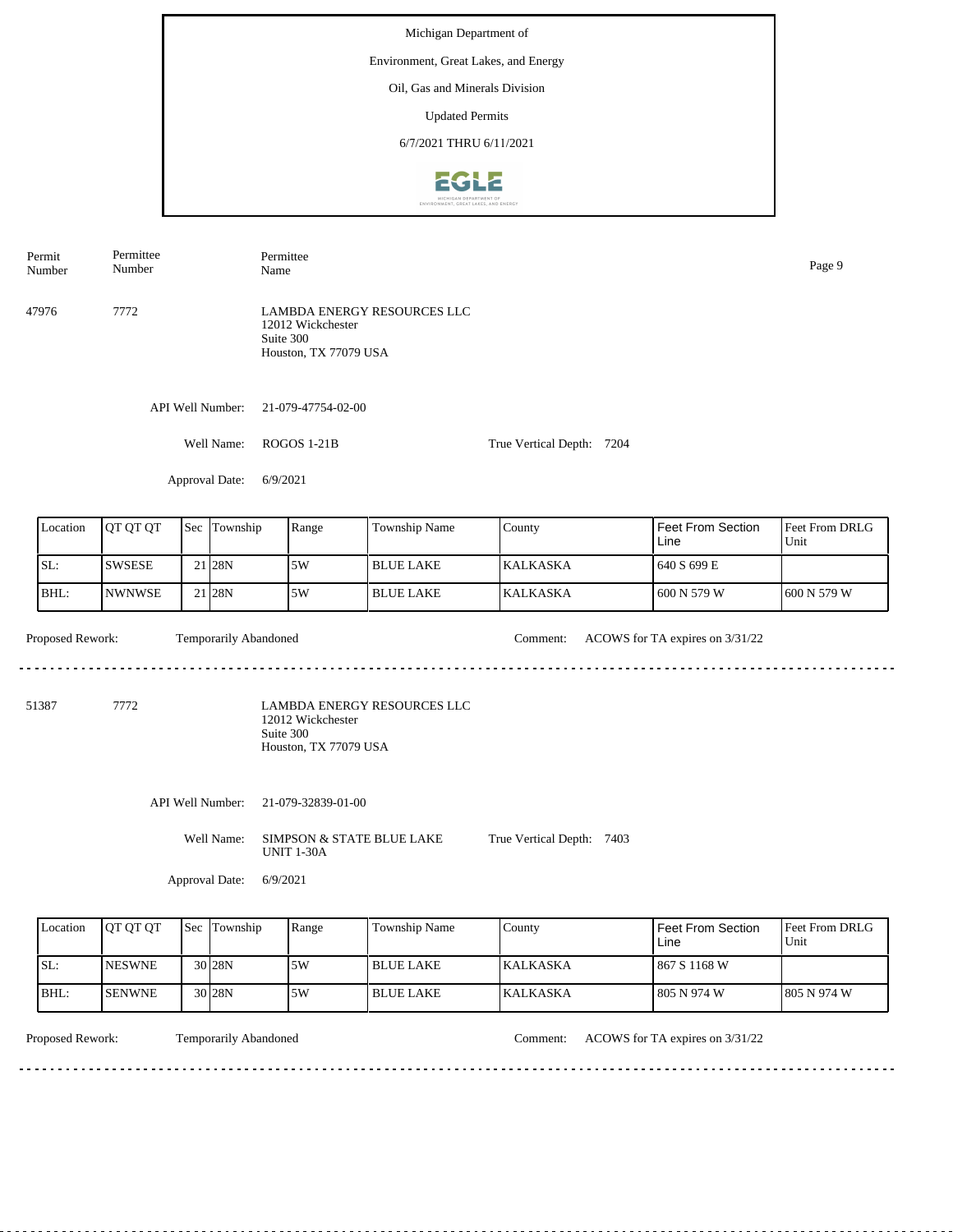## Environment, Great Lakes, and Energy

Oil, Gas and Minerals Division

Updated Permits

6/7/2021 THRU 6/11/2021



60270 7772 LAMBDA ENERGY RESOURCES LLC 12012 Wickchester Suite 300 Houston, TX 77079 USA Permit Number Permittee Number Permittee Name Page 10

API Well Number: 21-079-59961-03-00

Well Name: STATE KALKASKA 1-19A

True Vertical Depth: 6627

Approval Date: 6/9/2021

| Location | <b>IOT OT OT</b> | <b>Sec Township</b> | Range | <b>Township Name</b> | County           | Feet From Section<br>Line | <b>Feet From DRLG</b><br>Unit |
|----------|------------------|---------------------|-------|----------------------|------------------|---------------------------|-------------------------------|
| SL:      | <b>ISENESE</b>   | 19 <sub>27N</sub>   | 17W   | l KALKASKA.          | <b>IKALKASKA</b> | 1907 S 457 E              |                               |
| BHL:     | <b>INENESE</b>   | 19 <sub>27N</sub>   | 17W   | KALKASKA             | <b>KALKASKA</b>  | 2233 S 482 E              | 1937 S 841 W                  |

. . . . . . . . . . . . . . . . . .

 $\sim$ 

Temporarily Abandoned

Proposed Rework: Temporarily Abandoned Comment: ACOWS for TA expires on  $3/31/22$